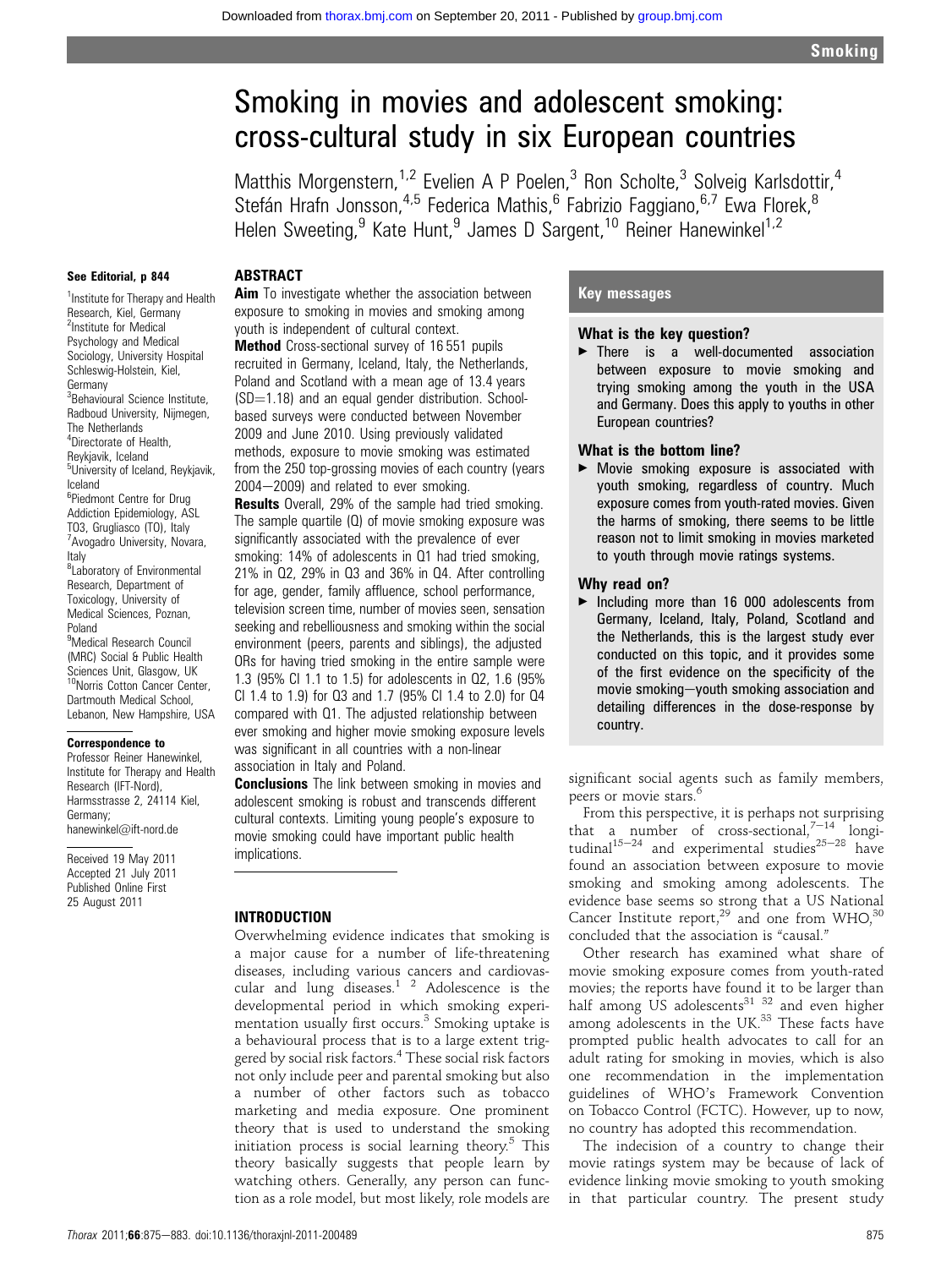## Smoking

addresses this for six European countries by reporting the results of a large-scale cross-sectional survey of young adolescents living there. These countries differ substantially in their rankings on the 2010 Tobacco Control Scale, which can be seen as an indicator for denormalising smoking in society in 30 European countries. $34$ The countries selected for the current study rank 1st (UK), 4th (Iceland), 12th (Italy), 13th (the Netherlands), 19th (Poland) and 26th (Germany) on this scale. Based on data collected in 2007, the  $30$  day smoking prevalence among  $15-16$ -year-olds ranged from 16% in the country with the lowest prevalence (Iceland) to 37% in the country with the highest prevalence (Italy). $35$ 

This paper aims to investigate whether the association between exposure to movie smoking and youth smoking occurs independently of cultural contexts, for example, prevalence of smoking, tobacco control policy, attitudes towards smoking in the population, culture-specific parental and peer influences.

#### **METHODS**

## Study sample and procedure

The study was conducted from six study centres, in Germany (Kiel), Iceland (Reykjavik), Italy (Turin and Novara), Poland (Poznan), the Netherlands (Nijmegen) and UK (Glasgow). The six study samples were all recruited from state-funded schools (see appendix 1 for sample details). Overall, a total of 19 268 students from 114 schools and 865 classes were examined for eligibility. One thousand fifty-nine students (5.5%) could not be included in the study because of missing parental consent; 1561 students (8.1%) were absent on the day of assessment and could not be reached by mail; 99 students (0.5%) refused to participate, resulting in a final overall sample of 16 551 students (85.9% response rate). Within this final sample, the number of reached students per school ranged from 14 to 603, the number of reached students per class ranged from 1 to 45 students.

#### Survey

In each country, data were collected through self-completion questionnaires, administered by trained research staff. Each completed questionnaire was placed in an envelope and sealed in front of the class. Students were assured that their individual data would not be seen by parents or school administrators. Study implementation was approved in all six study centres by the respective ethical boards and data protection agencies.

#### Measures

#### Exposure to movie smoking

Exposure to smoking in movies was assessed using a variable data survey method developed by researchers of Dartmouth Medical School, which relies on the recall of seeing movies presented to respondents as a list of titles.<sup>36</sup> For this procedure, each participating study centre provided a list of 250 box-office hits of their countries based on publicly available data on movie revenues. Each of the six lists of 250 movies contained the 50 most successful movies of the years 2005-2008 and the 25 most successful movies of the years 2004 and 2009. Students in each country received a random selection of 50 movies (20%) of their country-specific list of 250, creating an individual movie list for each student. To minimise subject-to-subject disparities in movie composition, selection of movies was stratified by year of release and by country-specific age rating so that each randomly generated list of 50 titles had the same distribution with regard to year and country-specific age ratings. Students were asked to indicate how often they had seen each movie (from  $0=$ 'never' to  $3$ ='more than two times'). For the present analysis, answers were dichotomised into 'seen' and 'not seen'.

In a parallel procedure, all included movies were content coded with regard to tobacco occurrences. Owing to a high overlap of box-office hits between countries, the complete sample of 1500 movies (6 countries $\times$ 250 movies) contained 655 unique movies. Fifty-six per cent of these movies ( $n=368$ ) were included within the top 100 box-office hits in the USA and had already been content coded at the Dartmouth Media Research Laboratory. The remaining  $44\%$  (n=287) were content coded in the six European study centres. In this coding process, trained coders review each movie and count the number of occurrences of onscreen tobacco. A tobacco occurrence is counted whenever a major or minor character handles or uses tobacco in a scene or when tobacco use is depicted in the background (eg 'extras' smoking in a bar scene). Occurrences are counted each time the tobacco use appears on the screen. Inter-rater reliability was studied via two types of correlations: (1) between the coding results of the European coders and the European trainer on a selected number of training movies and (2) between the European trainer and the Dartmouth coders, based on a blinded European re-coding of a random sample of 40 Dartmouth-coded movies. European coder-trainer correlations ranged between  $r=0.92$  (Iceland) and  $r=0.99$  (Italy); the European re-counts of tobacco occurrences in the random movie selection correlated  $r=0.95$  with the Dartmouth counts.

Exposure to movie smoking was calculated for each student by summing the number of tobacco occurrences in each movie they had seen. The measure was adjusted for possible variation in the movie lists by expressing individual exposure to movie smoking as a proportion of the total number of possible tobacco occurrences each student could have seen on the basis of the movies included in his/her questionnaire. The final exposure estimate was the proportion of seen tobacco occurrences multiplied by the total number of tobacco occurrences in the respective movie population (the number of tobacco occurrences in the 250 movies of each country).

#### Lifetime smoking

Students were asked "How many cigarettes have you smoked in your life?" Response categories were  $0=$ "none",  $1=$ "just a few puffs",  $2 = 1 - 19$  cigarettes",  $3 = 20 - 100$  cigarettes" and  $4 = 4$  more than 100 cigarettes". Students who reported "none" were classified as "never smokers" and all others as "ever smokers".<sup>37</sup>

#### **Covariates**

We included a number of covariates that could confound the relation between exposure to smoking in movies and trying smoking, including socio-demographics, behavioural and personality characteristics and smoking of peers, parents and siblings (see appendix 2). The list of covariates mirrored that of previous studies on movie smoking,  $7^{10}$  <sup>14</sup> with the exception of an additional control for the number of movies seen. The control of general movie exposure strengthens the idea that the reported associations are specific to the smoking imagery because the amount of movie smoking exposure might only be a marker variable, indicating students that have high movie exposure in general.

#### Statistical analysis

All data analyses were conducted with Stata V.11.0 (Stata Corp, College Station, TX, USA). Bivariate associations between all study variables were analysed with Spearman rank correlation coefficients, multiple mean comparisons with Tukey test. Locally weighted scatterplot smoothings were used to graphically represent the relationship between movie smoking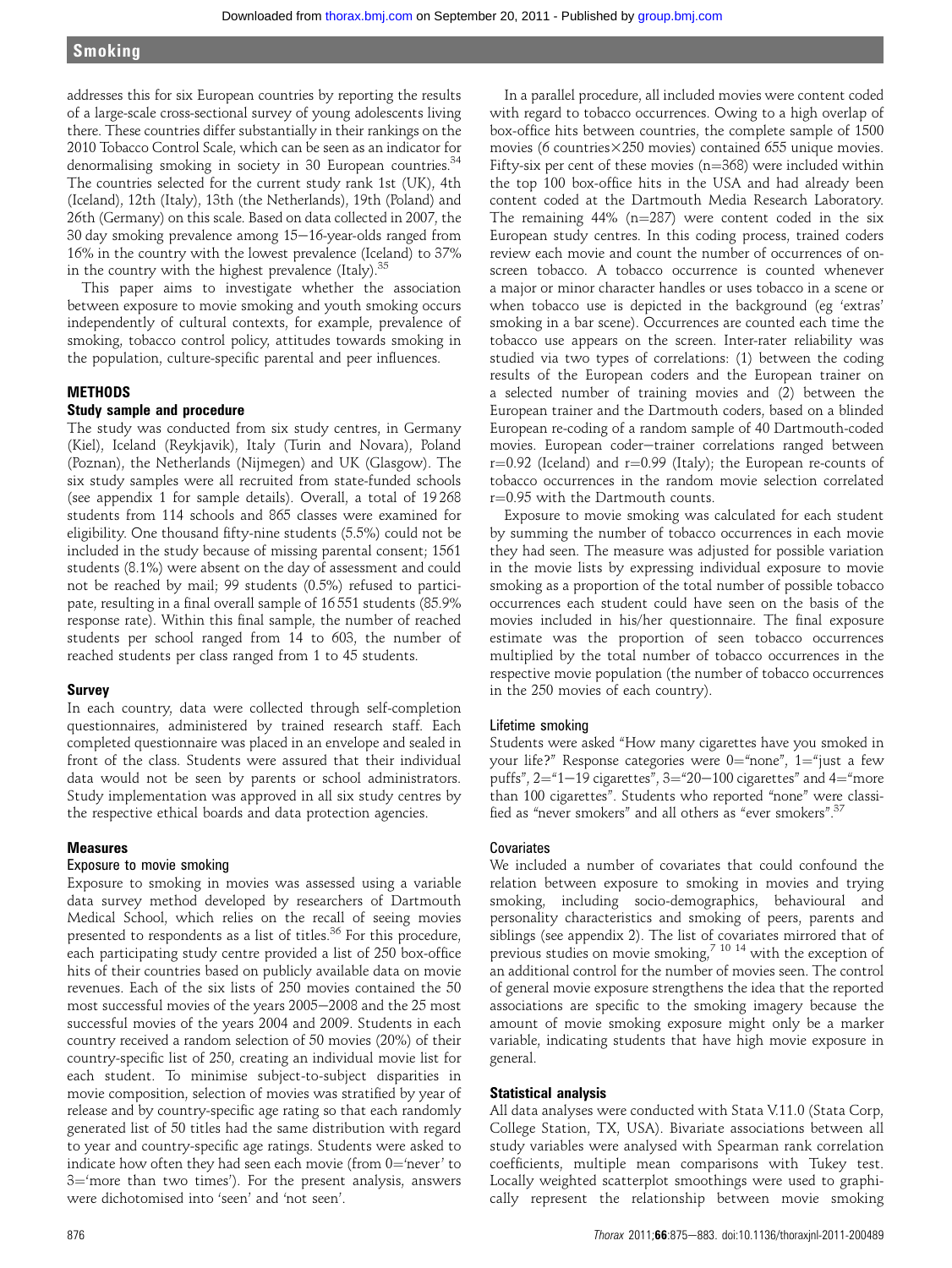exposure and adolescent smoking for each country. For the multivariate analysis, the exposure to movie smoking was parsed into country-specific quartiles, and the dependent variable was dichotomised into ever and never smokers. The use of quartiles enabled us to directly compare the results with previous studies on movie smoking that have also used this analytic strategy. Because the data were clustered at the country, school and classroom level, associations between amount of movie smoking and lifetime smoking were analysed with multilevel mixed-effects logistic regressions with random intercepts for country, school and class in the overall analysis and random intercepts for school and class in the countryspecific models (uncentred data in all analyses). In a first step, unadjusted models were specified, with movie smoking exposure as the only fixed effect. In the adjusted models, all covariates were included as fixed effects. In each model, the first (lowest) quartile of exposure to movie smoking served as the reference category.

## **RESULTS**

## Descriptive statistics

Descriptive statistics for lifetime smoking and all covariates are presented in table 1. The final sample consisted of 16 551 students, of whom 51% were male. The mean age was 13.4  $(SD=1.18)$  years, with an age range of 10 to 19 years. Overall, 29% of subjects had ever tried smoking, but this varied

Table 1 Descriptive statistics for lifetime smoking and covariates

|                                                                    | n (%)*         |              |              |              |               |                        |              |
|--------------------------------------------------------------------|----------------|--------------|--------------|--------------|---------------|------------------------|--------------|
|                                                                    | <b>Overall</b> | Germany      | Iceland      | Italy        | <b>Poland</b> | <b>The Netherlands</b> | UK           |
| <b>Students</b>                                                    | 16 551 (100)   | 2754 (100)   | 2664 (100)   | 2668 (100)   | 4105 (100)    | 1423 (100)             | 2937 (100)   |
| Lifetime smoking                                                   |                |              |              |              |               |                        |              |
| Never                                                              | 11 691 (71)    | 2004 (73)    | 2412 (91)    | 1615(61)     | 2377 (58)     | 970 (69)               | 2313 (79)    |
| A few puffs                                                        | 2104 (13)      | 386 (14)     | 144(5)       | 411 (15)     | 700 (17)      | 153 (11)               | 310 (11)     |
| $1-19$ cigarettes                                                  | 1059(6)        | 175(7)       | 46 (2)       | 198 (7)      | 393 (10)      | 115(8)                 | 132(4)       |
| $20 - 100$ cigarettes                                              | 661 (4)        | 88(3)        | 29(1)        | 146(6)       | 268(7)        | 64(5)                  | 66 (2)       |
| $>100$ cigarettes                                                  | 947 (6)        | 81(3)        | 19(1)        | 288 (11)     | 349 (8)       | 102(7)                 | 108(4)       |
| Socio-demographics                                                 |                |              |              |              |               |                        |              |
| Gender                                                             |                |              |              |              |               |                        |              |
| Female                                                             | 8088 (49)      | 1338 (49)    | 1272 (48)    | 1179 (44)    | 2153 (53)     | 708 (51)               | 1438 (49)    |
| Male                                                               | 8390 (51)      | 1410 (51)    | 1378 (52)    | 1485 (56)    | 1944 (47)     | 677 (49)               | 1496 (51)    |
| Age, mean (SD)                                                     | 13.4 (1.18)    | 12.7 (1.06)  | 13.1 (0.89)  | 13.6 (1.37)  | 14.2 (0.79)   | 13.8 (1.36)            | 13.0 (0.89)  |
| Family affluence                                                   |                |              |              |              |               |                        |              |
| Low                                                                | 1637 (10)      | 231 (8)      | 40 (2)       | 364 (14)     | 687 (17)      | 29(2)                  | 286 (10)     |
| Medium                                                             | 6029 (36)      | 1010 (37)    | 556 (21)     | 1210 (45)    | 1728 (42)     | 385 (27)               | 1140 (39)    |
| High                                                               | 8885 (54)      | 1513 (55)    | 2068 (77)    | 1094 (41)    | 1690 (41)     | 1009 (71)              | 1511 (51)    |
| Personal characteristics                                           |                |              |              |              |               |                        |              |
| School performance                                                 |                |              |              |              |               |                        |              |
| Below average                                                      | 1253(8)        | 171(6)       | 113(4)       | 390 (15)     | 368 (9)       | 122(9)                 | 89 (3)       |
| Average                                                            | 5493 (33)      | 1212 (44)    | 652 (25)     | 1042 (39)    | 1576 (39)     | 407 (29)               | 604 (21)     |
| Good                                                               | 6934 (42)      | 1107 (40)    | 1146 (43)    | 1040 (39)    | 1452 (35)     | 695 (49)               | 1494 (51)    |
| Excellent                                                          | 2790 (17)      | 256 (10)     | 735 (28)     | 187(7)       | 693 (17)      | 178 (13)               | 741 (25)     |
| TV screen time                                                     |                |              |              |              |               |                        |              |
| $\leq$ half an hour                                                | 3763 (23)      | 679 (25)     | 777 (29)     | 523 (20)     | 791 (19)      | 331 (24)               | 662 (22)     |
| $1 - 2h$                                                           | 8424 (51)      | 1434 (52)    | 1449 (55)    | 1271 (48)    | 2011 (49)     | 803 (57)               | 1456 (50)    |
| $3 - 4h$                                                           | 3190 (19)      | 454 (17)     | 332 (13)     | 617 (23)     | 969 (24)      | 232 (17)               | 586 (20)     |
| >4 h                                                               | 1099(7)        | 173(6)       | 83(3)        | 252(9)       | 328 (8)       | 35(2)                  | 228 (8)      |
| No. of movies seen, mean (SD),<br>range $0 - 50$                   | 21.21 (9.04)   | 16.46 (8.34) | 24.84 (8.51) | 20.54 (8.42) | 22.81 (9.47)  | 16.74 (7.93)           | 22.88 (7.75) |
| Sensation seeking and rebelliousness,<br>mean $(SD)$ , range $0-4$ | 1.31(0.74)     | 1.21(0.72)   | 1.0(0.69)    | 1.43(0.75)   | 1.53(0.74)    | 1.01(0.59)             | 1.40(0.73)   |
| Social environment                                                 |                |              |              |              |               |                        |              |
| Peer smoking                                                       |                |              |              |              |               |                        |              |
| None                                                               | 6790 (41)      | 1545 (57)    | 2084 (79)    | 534 (20)     | 446 (11)      | 582 (41)               | 1599 (54)    |
| A few                                                              | 4467 (27)      | 723 (26)     | 395 (14)     | 637 (24)     | 1496 (36)     | 366 (26)               | 850 (29)     |
| Some                                                               | 2970 (18)      | 311(11)      | 123(5)       | 759 (29)     | 1182 (29)     | 313 (22)               | 282 (10)     |
| Most/all                                                           | 2247 (14)      | 159(6)       | 41 (2)       | 727 (27)     | 971 (24)      | 148 (11)               | 201(7)       |
| Mother figure smoking                                              |                |              |              |              |               |                        |              |
| No                                                                 | 11970 (73)     | 1812 (67)    | 2191 (83)    | 2007 (75)    | 2715 (66)     | 1165 (83)              | 2080 (71)    |
| Yes                                                                | 4499 (27)      | 908 (33)     | 456 (17)     | 655 (25)     | 1384 (34)     | 247 (17)               | 849 (29)     |
| Father figure smoking                                              |                |              |              |              |               |                        |              |
| No                                                                 | 10949 (66)     | 1692 (62)    | 2077 (79)    | 1669 (63)    | 2352 (57)     | 1125 (80)              | 2034 (69)    |
| Yes                                                                | 5541 (34)      | 1052 (38)    | 567 (21)     | 991 (37)     | 1748 (43)     | 289 (20)               | 894 (31)     |
| Any sibling smoking                                                |                |              |              |              |               |                        |              |
| No                                                                 | 13583 (82)     | 2276 (83)    | 2220 (84)    | 2199 (83)    | 3220 (79)     | 1246 (88)              | 2422 (83)    |
| Yes                                                                | 2885 (18)      | 456 (17)     | 418 (16)     | 463 (17)     | 875 (21)      | 165 (12)               | 508 (17)     |

\*Variations in n are owing to missing values.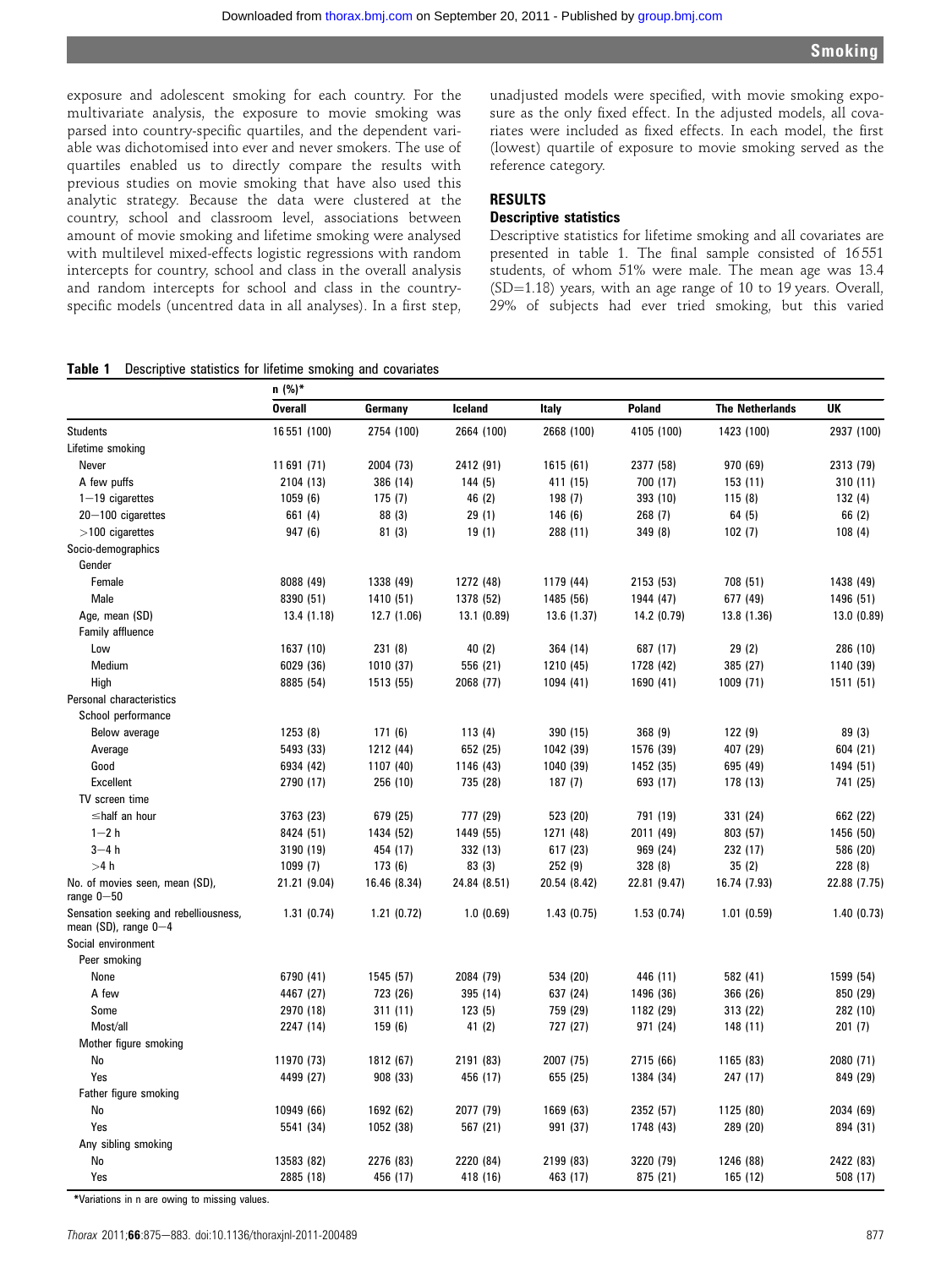substantially between countries. For example, 9% of the Icelandic students were ever-smokers, compared with 42% in the Polish sample. Differences in ever-smoking rates remained after controlling for age and gender, with age- and gender-adjusted prevalences of 0.11, 0.26, 0.26, 0.33, 0.35 and 0.36 for Iceland, the Netherlands, UK, Poland, Germany and Italy, respectively.

## Exposure to smoking in movies

Overall, 71% of the total 655 movies included at least 1 tobacco occurrence, with a range of 0 to 423 and a mean of 28.5 occurrences. On average, adolescents had seen 21 (SD=9) of the 50 movies on their individual list (table 1), which translated into an estimated mean exposure to on-screen tobacco of 1727 (median=1448) occurrences, based on an extrapolation to the respective 250 movies.

Figure 1 shows the distributions for the estimated exposure to smoking in movies. All histograms are positively skewed, with some differences between the countries with regard to the mean amount of exposure (all pairwise comparisons'  $p<0.05$ , with the exception of Iceland vs Poland and Italy vs UK). The lowest exposures occurred among German and Dutch adolescents and the highest among those from Iceland and Poland.

We tried to approach the influence of country-specific age ratings on exposure by separating all included movies into "youth-rated" movies (rated for audiences <16 years) and 'adultrated' movies (rated for audiences  $\geq 16$  years). There were profound differences in the proportion of adult ratings in the country lists of 250 movies with 18% adult ratings in Iceland, 14% in the Netherlands, 11% in Germany, 7% in the UK, 1% in Poland and 0% in Italy, mostly reflecting different rating practices in the countries. In overall tobacco occurrences by age rating, 55% of the tobacco occurrences in the Icelandic box-office hits were in youth-rated movies, 67% in the Netherlands, 80% in the UK, 81% in Germany and 99.9% in Poland, and by definition, all tobacco occurrences in Italy were counted in youth-rated movies. Looking at the actual mean exposure from youth-rated movies, the lowest mean was found for Iceland with 74%, followed by the Netherlands with 80%, Germany with 92%, UK with 93% and Poland and Italy with 100%.

#### Associations between study variables

Table 2 displays the zero-order correlations between the study variables, demonstrating significant crude associations between the central constructs. Ever smoking was positively correlated with exposure to movie smoking  $(r=0.20)$  and also significantly correlated with all other study variables, particularly age  $(r=0.33)$ , school performance  $(r=-0.27)$ , sensation seeking/ rebelliousness (r=0.41), peer smoking (r=0.54) and sibling smoking  $(r=0.23)$ .

## Association between exposure to smoking in movies and adolescent smoking

The smoothed lowess curves in figure 2 illustrate the association between exposure to movie smoking and adolescent ever smoking for each country. These show a consistent monotonic increasing relationship between exposure to movie smoking and ever smoking. The shapes of the curves look very similar, showing a generally steeper relationship for lower exposure levels, with the exception of the Icelandic curve that shows a lower slope for lower exposure values and gets a similar slope only for higher exposure values. Different intercepts mirror differences in lifetime smoking prevalence of the countries. For example, in Germany, prevalence of ever smoking rises from 0.1 for low-exposure adolescents to up to 0.5 for high-exposure adolescents, whereas in Iceland, the prevalence rises from 0.02 for low-exposure adolescents to up to approximately 0.18 for high-exposure adolescents.

#### Multivariate analysis

Table 3 shows crude and adjusted ORs (AORs) for the relationship between movie smoking exposure and ever smoking. In the crude models, and for all countries, exposure to smoking in the movies was significantly associated with youth ever smoking, as already indicated by the lowess curves. In frequencies, this association translates to 14% ever smoking in quartile 1 (Q1) compared with 21% in Q2, 29% in Q3 and 36% in Q4. Furthermore, in the overall (all countries) adjusted model, adolescents with higher exposure to smoking in movies were significantly more likely to have ever smoked, after controlling

Figure 1 Exposure to smoking in movies among adolescents from six European countries (total  $n=16551$ ). Estimation based on tobacco occurrences in each country's 250 most successful movies of the years 2004-2009. Number of seen tobacco occurrences displayed in the X-axes. M, mean, Mdn, median.

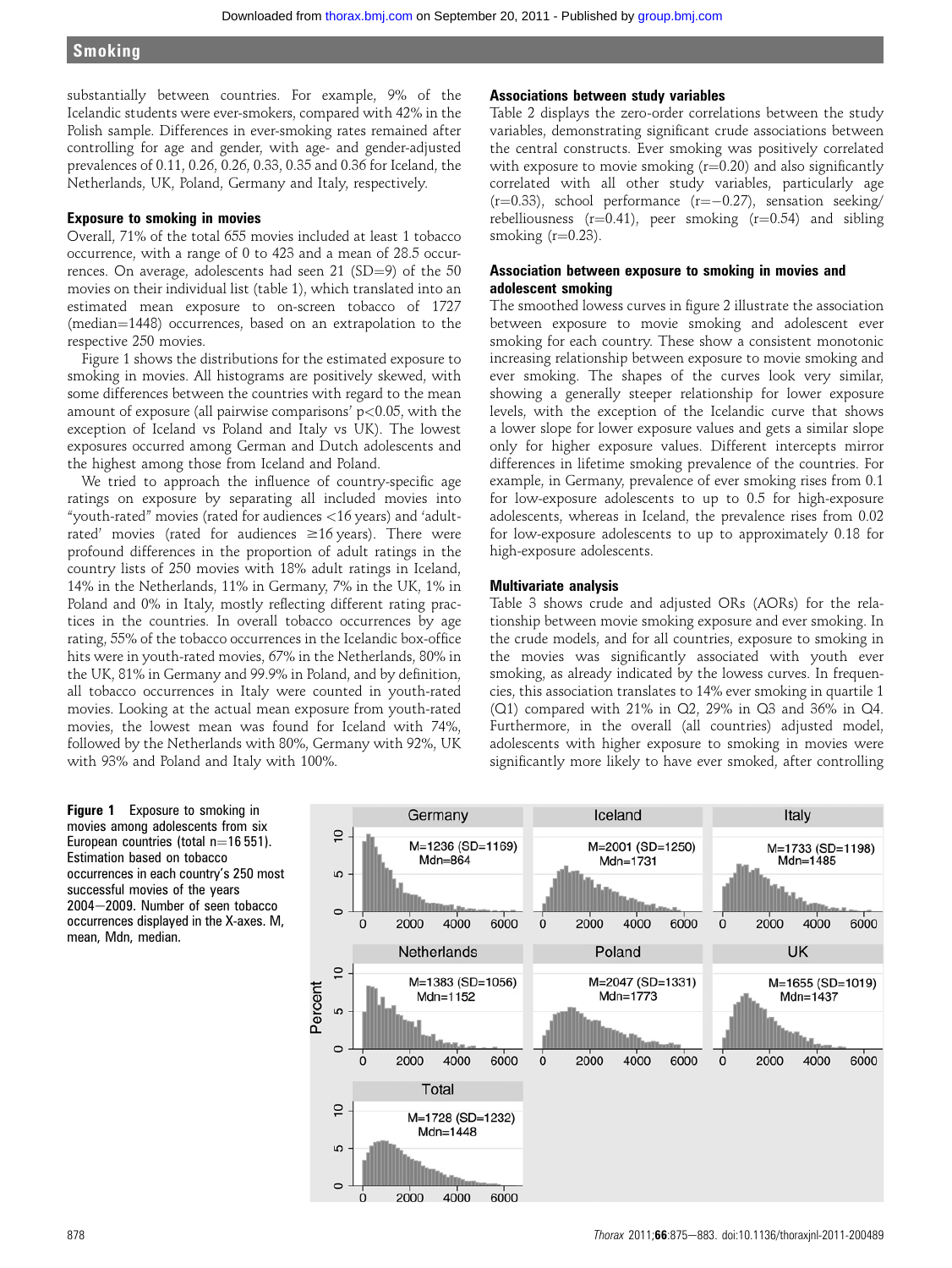|                                          |         |                   |                          |                                 |         |         |                 |      |      |                 |      | <b>Smoking</b> |
|------------------------------------------|---------|-------------------|--------------------------|---------------------------------|---------|---------|-----------------|------|------|-----------------|------|----------------|
| Zero-order correlation matrix<br>Table 2 |         |                   |                          |                                 |         |         |                 |      |      |                 |      |                |
|                                          |         | $\mathbf{z}$      | 3                        | 4                               | 5       | 6       | 7               | 8    | 9    | 10              | 11   | 12             |
| 1. Movie smoking exposure                | -       |                   |                          |                                 |         |         |                 |      |      |                 |      |                |
| 2. Lifetime smoking                      | 0.20    | $\qquad \qquad -$ |                          |                                 |         |         |                 |      |      |                 |      |                |
| 3. Age                                   | 0.23    | 0.33              | $\overline{\phantom{0}}$ |                                 |         |         |                 |      |      |                 |      |                |
| 4. Gender (0=male, 1=female)             | $-0.20$ | $-0.05$           | $-0.03$                  | $\hspace{0.1mm}-\hspace{0.1mm}$ |         |         |                 |      |      |                 |      |                |
| 5. Family affluence                      | 0.05    | $-0.09$           | $-0.07$                  | $-0.04$                         | -       |         |                 |      |      |                 |      |                |
| 6. School performance                    | $-0.09$ | $-0.27$           | $-0.16$                  | 0.12                            | 0.16    | -       |                 |      |      |                 |      |                |
| 7. TV screen time                        | 0.11    | 0.09              | 0.06                     |                                 | $-0.09$ | $-0.08$ | $\qquad \qquad$ |      |      |                 |      |                |
| 8. No. of movies seen                    | 0.82    | 0.14              | 0.14                     | $-0.15$                         | 0.09    | $-0.04$ | 0.12            | -    |      |                 |      |                |
| 9. Sensation seeking/rebelliousness      | 0.32    | 0.41              | 0.18                     | $-0.22$                         | $-0.03$ | $-0.23$ | 0.13            | 0.28 | -    |                 |      |                |
| 10. Peer smoking                         | 0.23    | 0.54              | 0.46                     |                                 | $-0.15$ | $-0.25$ | 0.14            | 0.15 | 0.41 | $\qquad \qquad$ |      |                |
| 11. Mother smoking                       | 0.05    | 0.18              | 0.05                     |                                 | $-0.15$ | $-0.15$ | 0.07            | 0.05 | 0.14 | 0.17            | -    |                |
| 12. Father smoking                       | 0.06    | 0.17              | 0.06                     |                                 | $-0.17$ | $-0.15$ | 0.09            | 0.05 | 0.12 | 0.18            | 0.34 |                |
| 13. Sibling smoking                      | 0.09    | 0.23              | 0.10                     |                                 | $-0.10$ | $-0.14$ | 0.07            | 0.07 | 0.14 | 0.19            | 0.19 | 0.15           |

All displayed coefficients are significant at  $p<0.001$ .

for age, gender, family affluence, school performance, television screen time, number of movies seen, sensation seeking and rebelliousness and smoking within the social environment (peers, parents and siblings). In the adjusted model, predicted frequencies were 25% ever smoking in Q1 to 28% in Q2, 31% in Q3 and 32% in Q4.

The adjusted relationship with ever smoking was found for higher exposure levels in all countries with some betweencountry differences in the strength of the relationship; for example, the AOR for Polish youths with high exposure (Q3) compared with that for students in the lowest exposure category (Q1) was 1.4 (95% CI 1.1 to 1.8), whereas the AOR for Scottish students in the highest exposure category (Q4) was 2.8 (1.7 to 4.6) compared with that for students in the lowest exposure category (Q1).

## **DISCUSSION**

This paper presented the results of a cross-cultural study examining the association between exposure to smoking in movies and youth smoking. The association with ever smoking is remarkably similar to the findings among  $US<sup>10</sup>$  German, New Zealand<sup>9</sup> and Mexican<sup>13</sup> adolescents, with a similar dose-response curve and with adjusted odds of ever smoking being  $1.1-2.8$  times greater for adolescents with higher exposure. Moreover, the adjusted relationship between movie



**Figure 2** Crude association between exposure to movie smoking and ever-smoking, by country.

smoking exposure and ever smoking was found in each countryspecific model. This is remarkable because the countries differ greatly in their tobacco control policies<sup>34</sup> and therefore also in the process of denormalising smoking in the society.<sup>38</sup> The findings suggest a consistent movie-youth smoking association regardless of culture or tobacco control approach.

Policies aimed at movie smoking have been addressed by the FCTC. Parties to this agreement have ratified to undertake a comprehensive ban on tobacco advertising, promotion and sponsorship according to Article 13. The implications of Article 13 are that the depiction of tobacco use in films represents a form of tobacco advertising, and Article 13 guidelines recommend that "Parties should take particular measures concerning the depiction of tobacco in entertainment media products, including requiring certification that no benefits have been received for any tobacco depictions, prohibiting the use of identifiable tobacco brands or imagery, requiring anti-tobacco advertisements and implementing a ratings or classification system that takes tobacco depictions into account."<sup>39</sup> Based on the results of this six-country study, it seems there is little reason for a delay in changes to incorporate smoking into the movie ratings systems in European countries. The study revealed a high variation in the rating practices between the countries and confirmed that the clear majority of exposure to movie smoking in European adolescents comes from youth-rated movies, with a range of 55% (Iceland) to 100% (Italy and Poland).

There are, of course, several limitations to the current study, the most important one being the cross-sectional design. Crosssectional data do not inform about the temporal sequence of events, that is, if exposure to smoking in movies preceded smoking experimentation or uptake. Temporal antecedence is seen as an important determinant of a causal relationship, but it is not the only one, and there are already a number of longitudinal studies in this area that clearly demonstrate that movie smoking exposure happens before behaviour onset and predicts it.

The present study contributes to the causality question from another direction—unmeasured confounding. First, one advantage of cross-cultural studies is that unmeasured confounding is accounted for by the country-level random effect. In the present context, movie smoking exposure is the constant on a background of many other between-country differences. The consistent finding of a movie smoking effect after the control of country variance is a very important contributor to the causal argument. The second way this study contributes to causality is that the multivariate analyses included the number of movies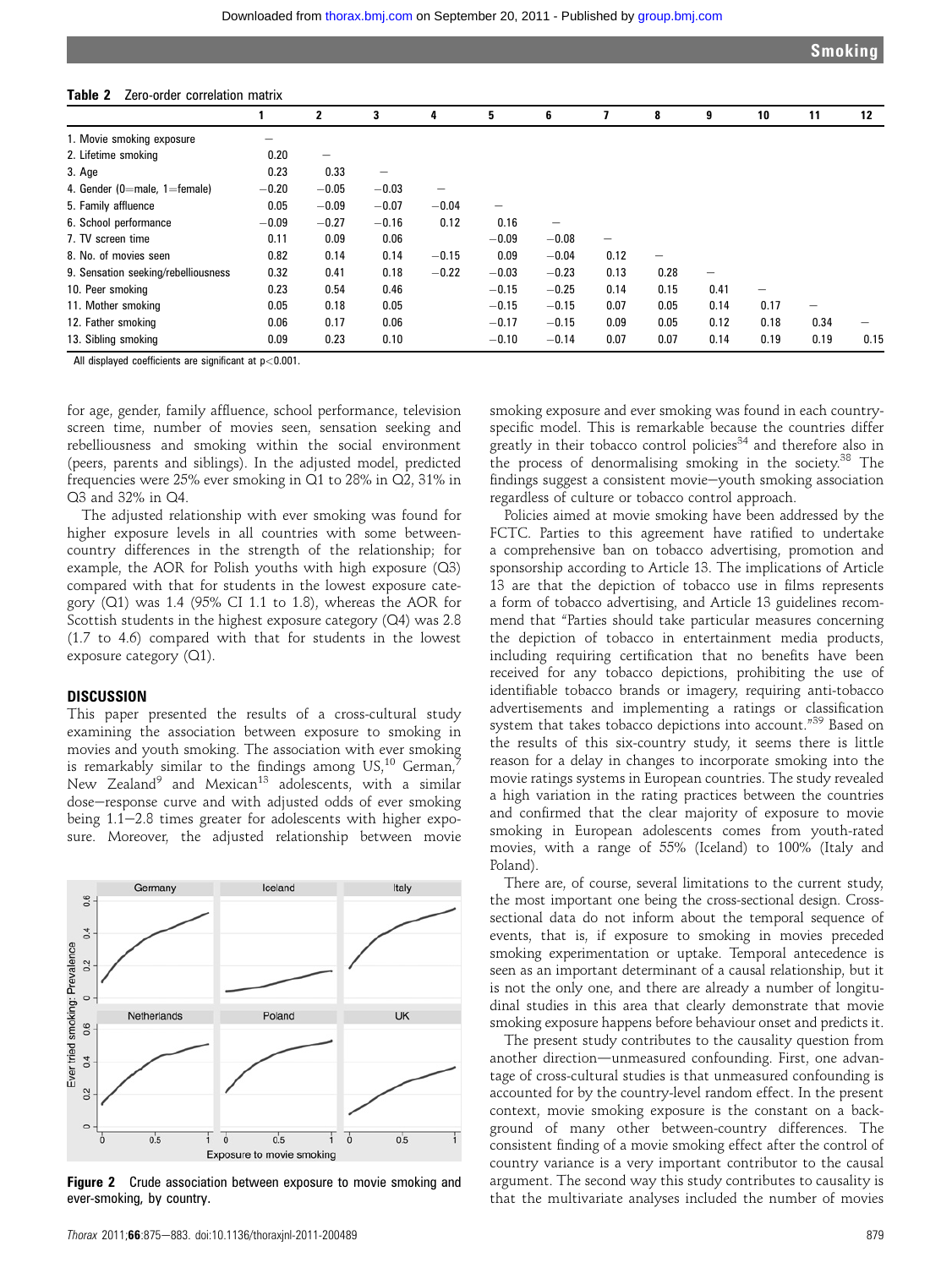| Ever tried smoking: no/yes               |                                                                        |                                                                                          |                                                                                    |                                                          |                         |                                      |                         |                                                          |                         |                                                       |                                                                                                                                                                                                                                                                                   |
|------------------------------------------|------------------------------------------------------------------------|------------------------------------------------------------------------------------------|------------------------------------------------------------------------------------|----------------------------------------------------------|-------------------------|--------------------------------------|-------------------------|----------------------------------------------------------|-------------------------|-------------------------------------------------------|-----------------------------------------------------------------------------------------------------------------------------------------------------------------------------------------------------------------------------------------------------------------------------------|
| Germany                                  |                                                                        | Iceland                                                                                  |                                                                                    | Italv                                                    |                         | Poland                               |                         | The Netherlands                                          |                         |                                                       |                                                                                                                                                                                                                                                                                   |
| $n = 2663$ students<br>$n = 149$ classes |                                                                        | $n = 2548$ students<br>38 classes,<br>$n = 20$ schools<br>$\bar{l}$                      |                                                                                    | $n=2620$ students<br>$n=134$ classes<br>$n = 26$ schools |                         | n=4036 students<br>$n = 226$ classes |                         | $n = 1338$ students<br>$n = 65$ classes<br>$n=5$ schools |                         | n=2894 students<br>$n = 153$ classes<br>$n=7$ schools |                                                                                                                                                                                                                                                                                   |
| Crude                                    | Adjusted †                                                             | <b>Crude</b>                                                                             |                                                                                    | Crude                                                    |                         | Crude                                |                         | Crude                                                    |                         | Crude                                                 | Adjusted                                                                                                                                                                                                                                                                          |
| Ref.                                     | Ref.                                                                   | Ref.                                                                                     | Ref.                                                                               | Ref.                                                     | Ref.                    | Ref.                                 | Ref.                    | Ref.                                                     | Ref.                    | Ref.                                                  | Ref.                                                                                                                                                                                                                                                                              |
| **6.ا                                    |                                                                        | ڢ                                                                                        |                                                                                    | $1.6***$                                                 |                         | $1.7***$                             | $-4**$                  | $\overline{4}$                                           | $\overline{a}$          | $\ddot{5}$                                            |                                                                                                                                                                                                                                                                                   |
| $1.2$ to $2.2$                           | $0.8 \text{ to } 1.6$                                                  | to $2.6$<br>$\overline{1}$ .                                                             | $(0.8 \text{ to } 2.5)$                                                            | $(1.2 \text{ to } 2.1)$                                  | $(0.9 \text{ to } 1.7)$ | $(1.4 \text{ to } 2.0)$              | (1.1 to 1.7)            | (0.9 to 2.1)                                             | (0.6 t 0 1.7)           | $1.1$ to $2.0$ )                                      | $(0.9 \text{ to } 2.0)$                                                                                                                                                                                                                                                           |
| $3.4***$                                 | $8**$                                                                  | $\ddot{ }$                                                                               |                                                                                    | $2.5***$                                                 | ្រុំ                    | $2.1***$                             | $14*$                   | $2.4***$                                                 | $1.8*$                  |                                                       | $2.0***$                                                                                                                                                                                                                                                                          |
| $(2.5 \text{ to } 4.6)$                  | $1.2$ to $2.7$ )                                                       | $1.1$ to $2.8$                                                                           | (0.7 to 2.6)                                                                       | $(1.9 \text{ to } 3.2)$                                  | (1.1 to 2.2)            | $(1.8 \text{ to } 2.6)$              | (1.1 to 1.8)            | (1.6 to 3.6)                                             | (1.1 to 3.0)            |                                                       | $(1.3 \text{ to } 3.0)$                                                                                                                                                                                                                                                           |
| $5.9***$                                 | $2.0***$                                                               | $3.8***$                                                                                 | $2.2*$                                                                             | $2.8***$                                                 |                         | $2.6***$                             |                         | $3.6***$                                                 | $2.1*$                  |                                                       | $2.8***$                                                                                                                                                                                                                                                                          |
| $(4.4 \text{ to } 7.9)$                  | $(1.3 \text{ to } 3.3)$                                                | to $6.0$<br>(2.5)                                                                        | (1.1 to 4.8)                                                                       | $(2.1 \text{ to } 3.6)$                                  | $(0.8 \text{ to } 2.1)$ | $(2.1 \text{ to } 3.2)$              | $(0.8 \text{ to } 1.6)$ | (2.4 t0 5.4)                                             | $(1.2 \text{ to } 4.0)$ | $(2.7 \text{ to } 4.8)$                               | $(1.7 \text{ to } 4.6)$                                                                                                                                                                                                                                                           |
|                                          |                                                                        |                                                                                          |                                                                                    |                                                          |                         |                                      |                         |                                                          |                         |                                                       |                                                                                                                                                                                                                                                                                   |
| Adjusted <sup>+</sup>                    | $(1.4 \text{ to } 2.0)$<br>$1.1$ to $1.5$ )<br>$(1.4 \text{ to } 1.9)$ | Results of crude and adjusted multilevel logistic regression analyses.<br>$n=21$ schools | Analyses were restricted to students who had complete data on all model variables. | Adjusted †                                               |                         | Adjusted †                           |                         | Adjusted<br>$n = 35$ schools                             |                         | Adjusted                                              | $(1.8 \text{ to } 3.3)$<br>$2.5***$<br>$3.6***$<br>†ORs adjusted for age, gender, family affluence, school performance, television screen time, number of movies seen, sensation seeking and rebelliousness and smoking within the social environment (peers, parents and sibling |

Relation between exposure to movie smoking and adolescent lifetime smoking Relation between exposure to movie smoking and adolescent lifetime smoking Table 3

Smoking

a student had seen as a covariate. This control targets the specificity of the exposure-behaviour link, another key feature of causal arguments in epidemiological research.<sup>40</sup> High exposure to movie smoking might only be an indication of high movie exposure in general, which in turn might be the actual cause or another marker variable. That general movie exposure did not eliminate the movie smoking exposure-youth smoking association adds weight to the claim that it is really something about smoking in the movies that is associated with youth ever smoking, adding empirical evidence to the argument that it constitutes a social influence.

Other limitations relate to the assessment of movie smoking exposure that was based on student recall and hence open to error and biases. However, there is no obvious reason for memory distortions to be systematically related to the amount of movie smoking exposure. The same is possible for ever smoking that might also have been misreported but should nevertheless unlikely interact with the non-reactive exposure assessment used in the present study. A further source of imprecision is the content coding of the movies that was performed by different study centres. However, high inter-rater reliabilities ensured that the coding information could be validly used in our correlational analysis. There might also be sporadic variations in the actual content of movies due to countryspecific cuts of scenes. A final issue is the potential bias due to the 14% unsurveyed students because of absence or missing parental consent. However, response rates varied between countries, from 78% in Germany to 95% in Iceland, without any systematic differences in pattern of results.

In summary, the consistency of the association between movie smoking and adolescent smoking in six European countries, despite their substantial differences in culture and tobacco policy, and after covariate control for the number of movies seen, adds further weight to the argument that smoking in movies is an independent risk factor for smoking uptake in youth. Germany, Iceland, Italy, the Netherlands, Poland and the UK have all ratified the WHO FCTC.<sup>41</sup> Reducing on-screen smoking is one key recommendation in the implementation guidelines of Article 13 of the Framework Convention. The current research findings support this recommendation and provide further scientific evidence in favour for measures to limit on-screen smoking.

Acknowledgements We thank Abita Bhaskar, Daria Buscemi, Lars Grabbe, Roberto Gullino, Leonie Hendriksen, Maksymilian Kulza, Martin Law, Dan Nassau, Balvinder Rakhra, Monika Senczuk-Przybylowska and Tiziano Soldani for coding the movies. We are also thankful to all pupils and staff in participating schools and the survey fieldforces in each country. The Italian centre acknowledges the work of Piera Arata, Silvia Caristia, Diego Concina and Silvia Randino who substantially helped in conducting the study. The Scottish centre acknowledges the work of Catherine Ferrell, Elaine Hindle and colleagues who substantially helped in conducting fieldwork.

Funding European Commission, Ministry of Health of the Federal Republic of Germany. The coding of the US movies was supported by the National Institutes of Health (grant NIH CA 077028). The Scottish fieldwork was supported by additional funds from the UK Medical Research Council (MC\_US\_A540\_0041).

Competing interests None.

Patient consent Obtained.

**Ethics approval** Study implementation was approved in all six study centres by the respective ethical boards and data protection agencies.

Contributors All authors fulfil the authorship criteria as defined by the Uniform Requirements for Manuscripts Submitted to Biomedical Journals.

**Provenance and peer review** Not commissioned; externally peer reviewed.

## **REFERENCES**

1. Ezzati M, Lopez AD. Estimates of global mortality attributable to smoking in 2000. Lancet  $2003:362:847-52$ .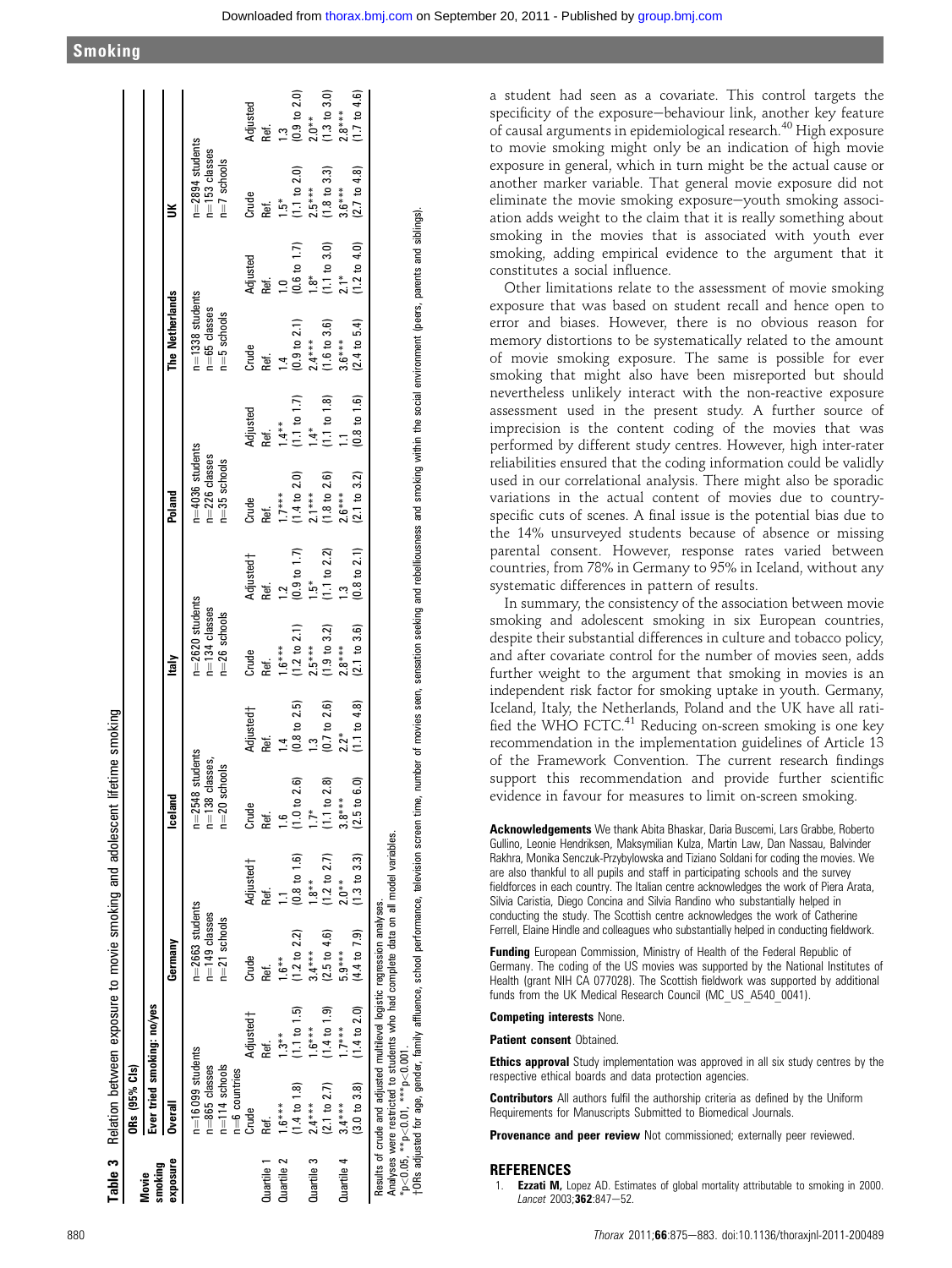- 2. **Lopez AD,** Mathers CD, Ezzati M, et al. Global and regional burden of disease and risk factors, 2001: systematic analysis of population health data. Lancet 2006;367:1747-57.
- 3. **Chassin L,** Presson CC, Sherman SJ, et al. The natural history of cigarette smoking: predicting young-adult smoking outcomes from adolescent smoking patterns. Health Psychol 1990;9:701-16.
- 4. **Conrad KM,** Flay BR, Hill D. Why children start smoking cigarettes: predictors of onset. Br J Addict 1992;87:1711-24.
- 5. **Bandura A.** Social Foundations of Thought and Action: A Social Cognitive Theory. Englewood Cliffs: Prentice-Hall, 1986.
- 6. Wakefield M, Flay B, Nichter M, et al. Role of the media in influencing traiectories of youth smoking. Addiction 2003;98(Suppl 1):79-103.
- 7. Hanewinkel R, Sargent JD. Exposure to smoking in popular contemporary movies and youth smoking in Germany. Am J Prev Med  $2007;32.466-73$ .
- 8. **Hunt K.** Sweeting H. Sargent J. et al. An examination of the association between seeing smoking in films and tobacco use in young adults in the west of Scotland: cross-sectional study. Health Educ Res 2009;24:22-31.
- 9. Laugesen M, Scragg R, Wellman RJ, et al. R-rated film viewing and adolescent smoking. Prev Med 2007;45:454-9.
- 10. **Sargent JD,** Beach ML, Dalton MA, et al. Effect of seeing tobacco use in films on trying smoking among adolescents: cross sectional study.  $BMJ$  2001;323:1394-7.
- 11. Sargent JD, Stoolmiller M, Worth KA, et al. Exposure to smoking depictions in movies: its association with established adolescent smoking. Arch Pediatr Adolesc Med 2007:161:849-56.
- 12. **Song AV, Ling PM, Neilands TB, et al. Smoking in movies and increased smoking** among young adults. Am J Prev Med 2007;33:396-403.
- 13. Thrasher JF, Jackson C, Arillo-Santillan E, et al. Exposure to smoking imagery in popular films and adolescent smoking in Mexico.  $Am$  J Prev Med 2008;35:95-102.
- 14. Sargent JD, Beach ML, Adachi-Mejia AM, et al. Exposure to movie smoking: its relation to smoking initiation among US adolescents. Pediatrics 2005;116:1183-91.
- 15. **Adachi-Mejia AM,** Primack BA, Beach ML, et al. Influence of movie smoking exposure and team sports participation on established smoking. Arch Pediatr Adolesc  $Med$  2009;163:638-43.
- 16. Dalton MA, Sargent JD, Beach ML, et al. Effect of viewing smoking in movies on adolescent smoking initiation: a cohort study. *Lancet*  $2003$ : $362$ : $281 - 5$ .
- 17. Dalton MA, Beach ML, Adachi-Mejia AM, et al. Early exposure to movie smoking predicts established smoking by older teens and young adults. Pediatrics 2009;123:  $e551 - 8$
- 18. **Hanewinkel R,** Sargent JD. Exposure to smoking in internationally distributed American movies and youth smoking in Germany: a cross-cultural cohort study. Pediatrics 2008;121:e108-17
- 19. Jackson C, Brown JD, L'Engle KL. R-rated movies, bedroom televisions, and initiation of smoking by white and black adolescents. Arch Pediatr Adolesc Med 2007;161:260-8.
- 20. Tanski S, Stoolmiller M, Dal Cin S, et al. Movie character smoking and adolescent smoking: who matters more, good guys or bad guys? Pediatrics 2009;124:135-43.
- 21. Thrasher JF, Sargent JD, Huang L, et al. Does film smoking promote youth smoking in middle-income countries?: a longitudinal study among Mexican adolescents. Cancer Epidemiol Biomarkers Prev 2009;18:3444-50.
- 22. Titus-Ernstoff L, Dalton MA, Adachi-Mejia AM, et al. Longitudinal study of viewing smoking in movies and initiation of smoking by children. Pediatrics  $2008; 121:15-21$ .
- 23. **Wilkinson AV,** Spitz MR, Prokhorov AV, et al. Exposure to smoking imagery in the movies and experimenting with cigarettes among Mexican heritage youth. Cancer Epidemiol Biomarkers Prev 2009;18:3435-43.
- 24. Sargent JD, Hanewinkel R. Comparing the effects of entertainment media and tobacco marketing on youth smoking in Germany. Addiction 2009;104:815-23.
- 25. Gibson B, Maurer J. Cigarette smoking in the movies: the influence of product placement in attitudes toward smoking and smokers. J Appl Soc Psychol  $2000:30:1457 - 73$
- 26. **Hanewinkel R.** Cigarette smoking and perception of a movie character in a film trailer. Arch Pediatr Adolesc Med 2009;163:15-18.
- 27. **Hines D,** Saris R, Throckmorton-Belzer L. Cigarette smoking in popular films: does it increase viewers' likelihood to smoke? J Appl Soc Psychol 2000;30:2246-69.
- 28. Pechmann C, Shih CF. Smoking scenes in movies and antismoking advertisements before movies: effects on youth. J Mark 1999; $63:1-13$ .
- **National Cancer Institute.** The Role of Media in Promoting and Reducing Tobacco Use. Tobacco Control Monograph No. 19 (NIH Publication No. 07-6242). Bethesda: US Department of Health and Human Services, National Institutes of Health, National Cancer Institute, 2008.
- 30. World Health Organization. Smoke-free Movies: From Evidence to Action. Geneva: World Health Organization, 2009.
- 31. Polansky JR, Glantz SA. First-run Smoking Presentations in U.S. Movies 1999-2006. San Francisco: University of California, San Francisco: Center for Tobacco Control Research and Education, 2007.
- 32. Sargent JD, Tanski SE, Gibson J. Exposure to movie smoking among US adolescents aged 10 to 14 years: a population estimate. Pediatrics 2007;119:  $e1167 - 76$
- 33. Anderson SJ, Millett C, Polansky JR, et al. Exposure to smoking in movies among British adolescents  $2001-2006$ . Tob Control  $2010$ ; 19:197-200.
- 34. Joossens L, Raw M. The Tobacco Control Scale 2010 in Europe. Brussels: Association of European Cancer Leagues, 2011.
- 35. **Hibell B,** Guttormson U, Ahlstroem S, et al. The 2007 ESPAD Report-Substance Use Among Students in 35 European Countries. Stockholm: The European School Survey Project on Alcohol and Other Drugs, 2007.
- 36. Sargent JD, Worth KA, Beach M, et al. Population-based assessment of exposure to risk behaviors in motion pictures. Commun Methods Meas 2008;2:134-51
- 37. **US Department of Health and Human Services.** Preventing Tobacco Use Among Young People. A Report of the Surgeon General. Atlanta: US Department of Health and Human Services, Public Health Service, Centers for Disease Control and Prevention, Office on Smoking and Health, 1994.
- 38. **Chapman S,** Freeman B. Markers of the denormalisation of smoking and the tobacco industry. Tob Control 2008;17:25-31.
- 39. World Health Organization. Guidelines for Implementation of Article 13 of the WHO Framework Convention on Tobacco Control (Tobacco Advertising, Promotion and Sponsorship), 2011. http://www.who.int/fctc/guidelines/article\_13.pdf (accessed 4 Jul 2011).
- 40. **Hill AB.** The environment and disease: association or causation? Proc R Soc Med 1965;58:295-300.
- 41. Wipfli H, Huang G. Power of the process: Evaluating the impact of the Framework Convention on Tobacco Control negotiations. Health Policy 2011;100:107-15.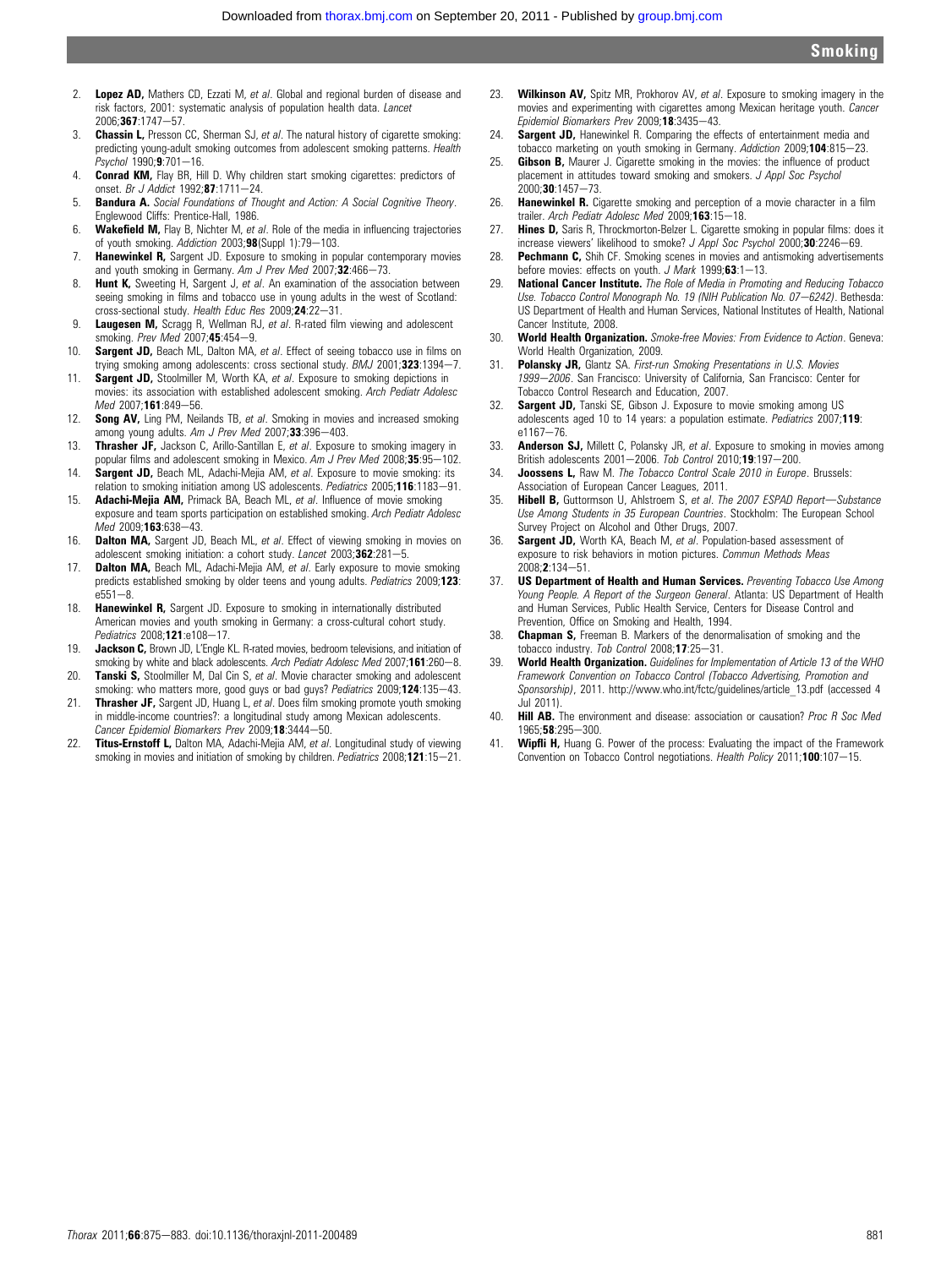|                                              | Germany                                                                                                                                                                           | Iceland                                                                                                                                                 | haly                                                                                                                                               | Poland                                                                                                      | The Netherlands                                                                                                                                         | š                                                                                                                                                                                         |
|----------------------------------------------|-----------------------------------------------------------------------------------------------------------------------------------------------------------------------------------|---------------------------------------------------------------------------------------------------------------------------------------------------------|----------------------------------------------------------------------------------------------------------------------------------------------------|-------------------------------------------------------------------------------------------------------------|---------------------------------------------------------------------------------------------------------------------------------------------------------|-------------------------------------------------------------------------------------------------------------------------------------------------------------------------------------------|
| Setting                                      | Gymnasium, Gemeinschaftsschule,<br>Public schools, 4 school types:<br>Regional schule, Hauptschule                                                                                | Public schools                                                                                                                                          | Public schools, 2nd class of<br>secondary school and 1st<br>class of high school                                                                   | Public schools, 1 school<br>type (Gymnasium)                                                                | school types: VMBO, HAVO,<br>Public schools, 4 different<br>Atheneum, Gymnasium                                                                         | Mainstream (state-funded)<br>schools                                                                                                                                                      |
| Locations                                    | Schleswig-Holstein, Germany<br>District of Kiel, Flensburg,<br>Schleswig-Flensburg, and<br>Rendsburg-Eckernförde                                                                  | Schools from each region (north,<br>south, east and west) of Iceland<br>in addition to the capital area<br>Reykjavík and surrounding<br>municipalities) | Piedmont region, Italy schools<br>with head office in Turin and<br>Novara provinces                                                                | Wielkopolska region                                                                                         | Gelderland, Limburg, Brabant                                                                                                                            | Central belt of Scotland                                                                                                                                                                  |
| Time of data<br>assessment                   | Nov-Dec 2009                                                                                                                                                                      | $Jan-Feb 2010$                                                                                                                                          | March-June 2010                                                                                                                                    | April-June 2010                                                                                             | Dec 2009-June 2010                                                                                                                                      | Jan-Mar 2010                                                                                                                                                                              |
| Eligibility criteria<br>for schools          | No participation in other<br>Number of classes $>8$<br>No special pedagogic<br>studies of IFT-Nord<br>education centre<br>Location                                                | Number of participating<br>students $>100$                                                                                                              | Location in Turin and Novara<br>provinces                                                                                                          | Location in Wielkopolska<br>No special pedagogic<br>education centre<br>region                              | other studies of the Behavioural<br>Science Institute, Radboud<br>No current participation in<br>No special pedagogic<br>education centre<br>University | Not providing private (non-state-<br>Not providing special education<br>ocation in either Midlothian or<br>East Dumbartonshire<br>funded) education                                       |
| potentially eligible<br>No. of schools       | $n = 104$                                                                                                                                                                         | Not known                                                                                                                                               | $n = 578$                                                                                                                                          | $n = 253$                                                                                                   | Not known                                                                                                                                               | $n=14$                                                                                                                                                                                    |
| No. of schools invited                       | $n=60$                                                                                                                                                                            | $n=23$                                                                                                                                                  | $n=31$                                                                                                                                             | $n = 253$                                                                                                   | $n=43$                                                                                                                                                  | $n=7$                                                                                                                                                                                     |
| Invitation criteria for<br>schools           | Random                                                                                                                                                                            | ō<br>Convenience samplin                                                                                                                                | Convenience sampling                                                                                                                               | All eligible schools                                                                                        | Random                                                                                                                                                  | proportion of free school meals<br>deprivation, based on the most<br>recent (2007-2008) nationally<br>available data relating to the<br>Selected on the basis of                          |
| agreed to participate<br>No. of schools that | $n=21$                                                                                                                                                                            | $n=20$                                                                                                                                                  | $n = 26$                                                                                                                                           | $n=35$                                                                                                      | n≕5                                                                                                                                                     | ī=∆                                                                                                                                                                                       |
| Eligibility criteria for<br>students         | Presence on the day of assessment<br>a questionnaire and return by post<br>Active ('opt-in') parental consent<br>or, if absent, willing to complete<br>Willingness to participate | Students' presence on the<br>Passive ('opt-out') parental<br>Willingness to participate<br>day of assessment<br>consent                                 | if absent, willing to complete<br>Willingness to participate or,<br>a questionnaire and return<br>Active or passive parental<br>consent<br>by post | Willingness to participate<br>Active ('opt-in') parental<br>Presence on the day of<br>assessment<br>consent | Willingness to participate<br>Passive parental consent<br>Presence on the day of<br>assessment                                                          | willing to complete a questionnaire<br>Passive ('opt-out') parental<br>Willingness to participate<br>assessment or, if absent,<br>Presence on the day of<br>and return by post<br>consent |
| examined for eligibility<br>No. of students  | $n = 3544$                                                                                                                                                                        | $n = 2798$                                                                                                                                              | $n = 2953$                                                                                                                                         | $n = 5078$                                                                                                  | $n = 1706$                                                                                                                                              | $n = 3189$                                                                                                                                                                                |
| Confirmed eligibility                        | $n = 2754$                                                                                                                                                                        | $n = 2662$                                                                                                                                              | $n = 2668$                                                                                                                                         | $n = 4105$                                                                                                  | $n = 1423$                                                                                                                                              | $n = 2937$                                                                                                                                                                                |
| non-participation<br>Reasons for             | No parental consent (n=515)<br>Absence (n=264)<br>Refusal (n=11)                                                                                                                  | $(n=19)$<br>No parental consent<br>Absence (n=104)<br>Refusal (n=13)                                                                                    | No parental consent (n=100)<br>Absence (n=175)<br>Refusal (n=10)                                                                                   | No parental consent<br>Absence (n=527)<br>Refusal (n=50)<br>$(n=396)$                                       | No parental consent<br>Absence (n=265)<br>Refusal (n=0)<br>$(n = 18)$                                                                                   | No parental consent (n=11)<br>Absence (n=226)<br>Refusal (n=15)                                                                                                                           |
| Participated in the<br>study                 | $n = 2754$                                                                                                                                                                        | $n = 2662$                                                                                                                                              | $n = 2668$                                                                                                                                         | $n = 4105$                                                                                                  | $n = 1423$                                                                                                                                              | $n = 2937$                                                                                                                                                                                |
| Analysed                                     | $n = 2754$                                                                                                                                                                        | $n = 2662$                                                                                                                                              | $n = 2668$                                                                                                                                         | $n = 4105$                                                                                                  | $n = 1423$                                                                                                                                              | $n = 2937$                                                                                                                                                                                |
| Response rate                                | 78%                                                                                                                                                                               | 95%                                                                                                                                                     | 90%                                                                                                                                                | 81%                                                                                                         | 83%                                                                                                                                                     | 92%                                                                                                                                                                                       |

APPENDIX 1 Study sample details

APPENDIX 1<br>Study sample details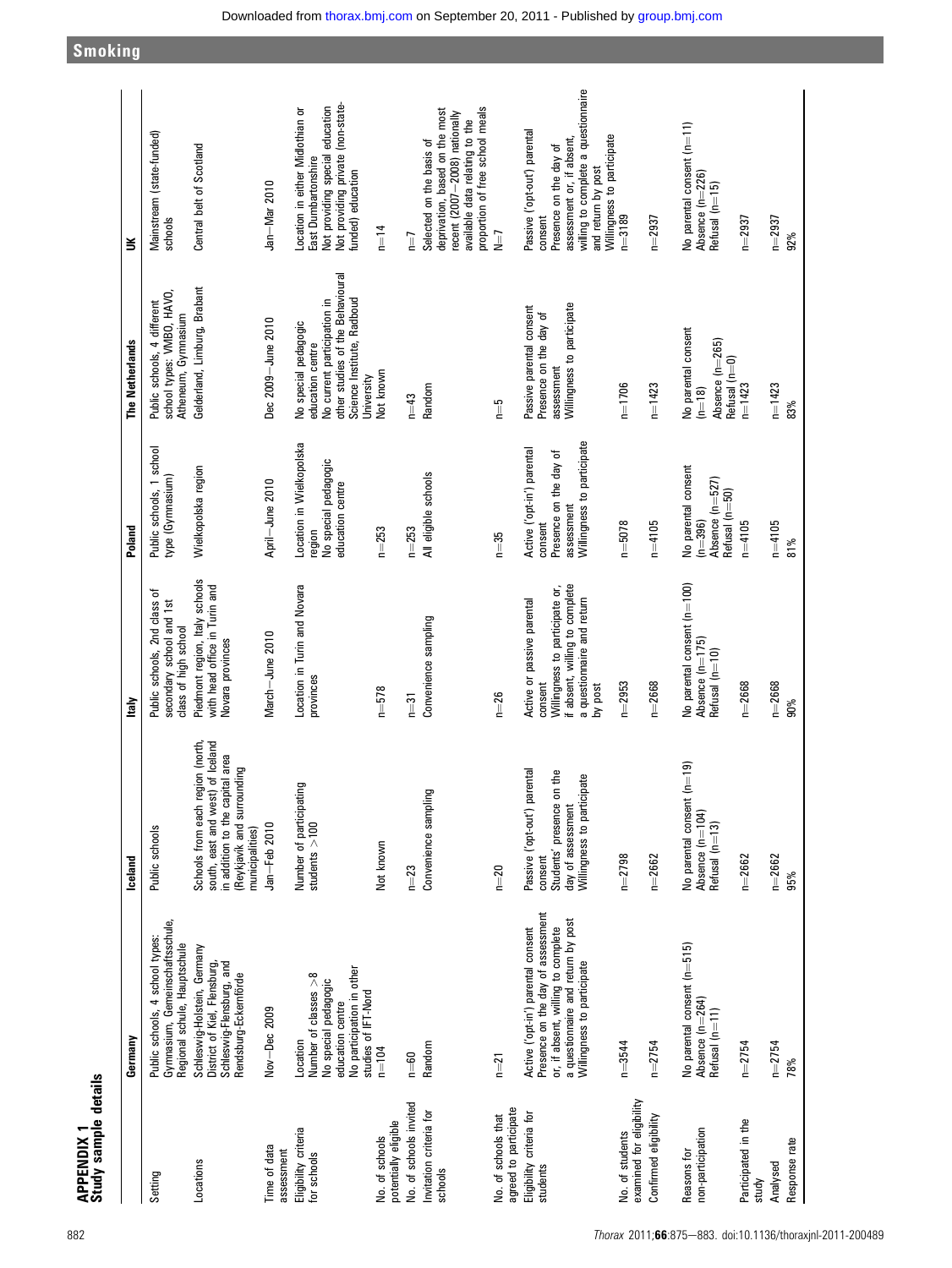#### APPENDIX 2 Covariates and their assessment

| <b>Variable</b>                                           | <b>Survey question</b>                                                                        | <b>Response categories</b>                             |
|-----------------------------------------------------------|-----------------------------------------------------------------------------------------------|--------------------------------------------------------|
| Socio-demographics                                        |                                                                                               |                                                        |
| Age                                                       | How old are you?                                                                              | Years                                                  |
| Sex                                                       | Are you a girl or a boy?                                                                      | Boy/girl                                               |
| <b>Family Affluence Scale</b>                             | Does your family own a car, van or truck?                                                     | No/yes, one/yes, two or more                           |
| (Cronbach $\alpha = 0.44$ )                               | Do you have your own bedroom for yourself?                                                    | No/yes                                                 |
|                                                           | During the past 12 months, how many times did you travel away on holiday<br>with your family? | Not at all/once/twice/more than twice                  |
|                                                           | How many computers does your family own?                                                      | None/one/two/more than two                             |
| Personal characteristics                                  |                                                                                               |                                                        |
| School performance                                        | How would you describe your grades last year?                                                 | Excellent/good/average/below average                   |
| TV screen time                                            | On a school day, how many hours a day do you usually spend watching TV?                       | None/ $<$ 1 h/1-2 h/3-4 h/more than 4 h                |
| Number of movies seen<br>Sensation seeking/rebelliousness | Below is a list of film titles. Please mark if, and how often, you have seen<br>each film.    | Never/once/twice/more than twice                       |
| (Cronbach $\alpha = 0.70$ )                               | How often do you do dangerous things for fun?                                                 | Not at all/once in a while/sometimes/often/very often  |
|                                                           | How often do you do exciting things, even if they are dangerous?                              | Not at all/once in a while/sometimes/often/very often  |
|                                                           | I believe in following rules (recoded).                                                       | Not at all/a bit/quite well/very well                  |
|                                                           | get angry when anybody tells me what to do.                                                   | Not at all/a bit/quite well/very well                  |
| Social environment                                        |                                                                                               |                                                        |
| Peer smoking                                              | How many of your friends smoke cigarettes?                                                    | None/a few/some/most/all                               |
| Mother smoking                                            | Does your mother/female quardian smoke cigarettes?                                            | Yes/no/don't know (coded 'no')/don't have (coded 'no') |
| Father smoking                                            | Does your father/male quardian smoke cigarettes?                                              | Yes/no/don't know (coded 'no')/don't have (coded 'no') |
| Sibling smoking                                           | Do any of your brothers or sisters smoke cigarettes?                                          | Yes/No/don't have (coded 'no')                         |

## Journal club

## A potential role for tiotropium bromide as an added therapy for adults with uncontrolled asthma

In this study, the addition of tiotropium bromide to an inhaled glucocorticoid was evaluated as compared with doubling the dose of the inhaled glucocorticoid (primary superiority comparison) or the addition of salmeterol (secondary non-inferiority comparison) in 210 patients with asthma.

Tiotropium use showed a superior primary outcome, as compared with doubling of the inhaled glucocorticoid dose, as assessed by measuring the morning peak expiratory flow rate (PEF), with a mean difference of 25.8 l/min, and superiority in most secondary outcomes, including evening PEF, with a difference of 35.3 l/min, the proportion of asthma-control days, the  $FEV<sub>1</sub>$  before bronchodilation and daily symptom scores. The addition of tiotropium was also non-inferior to the addition of salmeterol for all assessed outcomes and increased the prebronchodilator  $FEV<sub>1</sub>$  more than salmeterol.

The study showed that tiotropium, when added to an inhaled glucocorticoid, improved symptoms and lung function in patients with inadequately controlled asthma. Its effects appeared to be equivalent to those with the addition of salmeterol. Additional studies that have sufficient statistical power to evaluate exacerbations and safety events are required to further establish the clinical efficacy of tiotropium in asthma.

Peters SP, Kunselman SJ, Icitovic N, et al, for the National Heart, Lung, and Blood Institute, Asthma Clinical Research Network. Tiotropium bromide step-up therapy for adults with uncontrolled asthma. N Engl J Med 2010;363:1715-26.

#### Yasser Falah

Correspondence to Dr Yasser Falah, 204 West Cotton Close, Northampton NN4 8BZ, UK; ymalrawi82@hotmail.co.uk

Published Online First 10 February 2011

Thorax 2011;66:883. doi:10.1136/thx.2011.159483